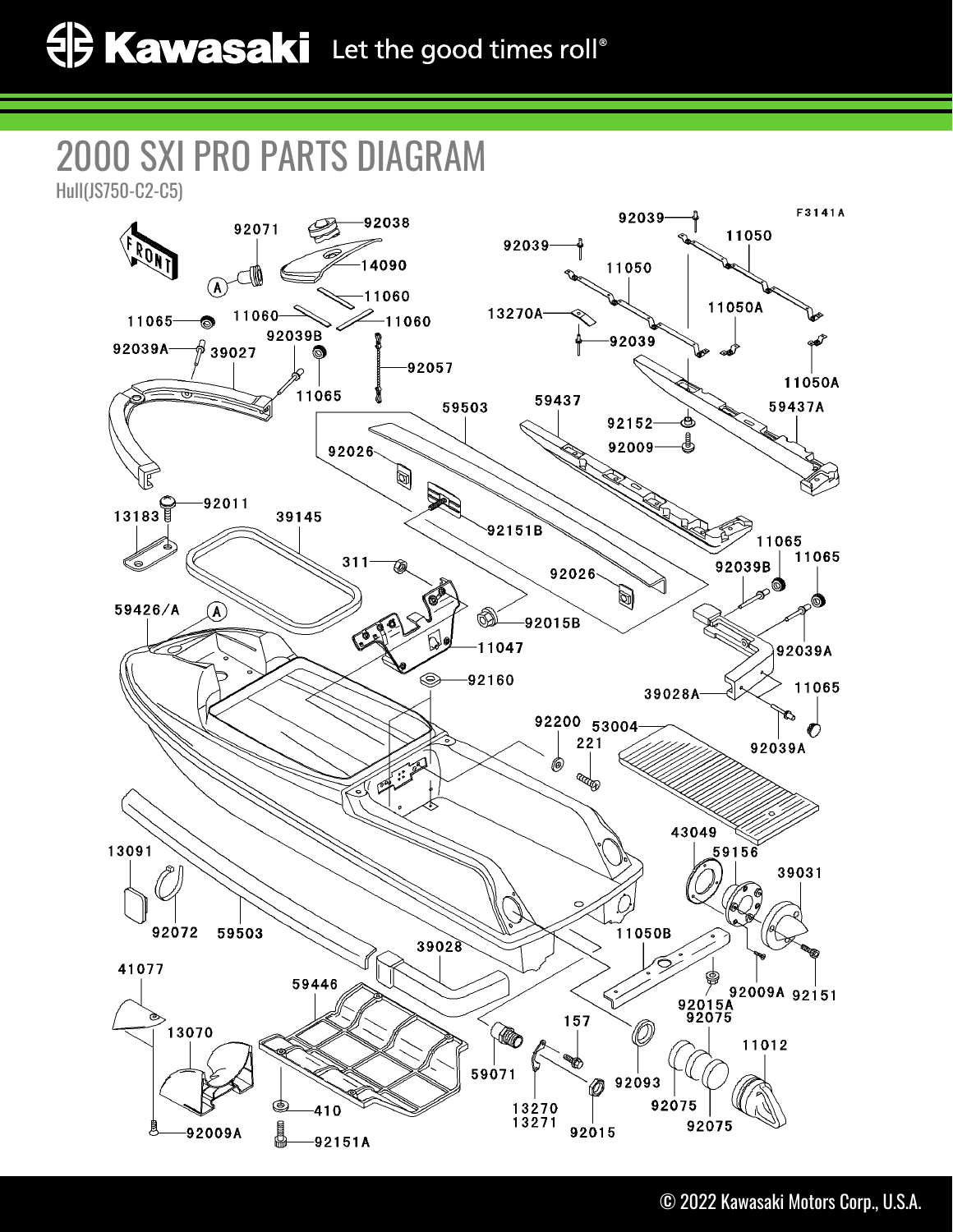## 2000 SXI PRO PARTS LIST

Hull(JS750-C2-C5)

| <b>ITEM NAME</b>                          | <b>PART NUMBER</b> | <b>QUANTITY</b> |
|-------------------------------------------|--------------------|-----------------|
| CAP, F.BLACK (Ref # 11012)                | 11012-3752-6Z      | 2               |
| BRACKET, CONTROL KNOB (Ref # 11047)       | 11047-3745         | 1               |
| BRACKET, STABILIZER (Ref # 11050)         | 11050-3730         | $\overline{2}$  |
| BRACKET, STABILIZER (Ref # 11050A)        | 11050-3731         | $\overline{2}$  |
| BRACKET (Ref # 11050B)                    | 11050-3752         | 1               |
| GASKET (Ref # 11060)                      | 11060-3722         | 3               |
| CAP, F.BLACK (Ref # 11065)                | 11065-3707-6Z      | 12              |
| GUIDE, INTAKE (Ref # 13070)               | 13070-3708         | 1               |
| HOLDER, BAND (Ref # 13091)                | 13091-3764         | 8               |
| PLATE (Ref # 13183)                       | 13183-3787         | 1               |
| PLATE (Ref # 13270)                       | 13270-3782         | 1               |
| <b>PLATE (Ref # 13270A)</b>               | 13270-3906         | $\overline{2}$  |
| COVER, TANK CAP, BLACK MICA (Ref # 14090) | 14090-3707-5M      | 1               |
| BUMPER-FRONT, F.BLACK (Ref # 39027)       | 39027-3740-6Z      | 1               |
| BUMPER-REAR, LH, F.BLACK (Ref #39028)     | 39028-3750-6Z      | 1               |
| BUMPER-REAR, RH, F.BLACK (Ref # 39028A)   | 39028-3751-6Z      | 1               |
| CAP-END (Ref # 39031)                     | 39031-3705         | 1               |
| TRIM-SEAL (Ref # 39145)                   | 39145-3731         | 1               |
| ADAPTER (Ref # 41077)                     | 41077-3701         | 1               |
| PACKING, TCV25X45X11 (Ref #43049)         | 43049-3717         | 1               |
| MAT, DECK (Ref # 53004)                   | 53004-3801         | 1               |
| JOINT (Ref # 59071)                       | 59071-3763         | 1               |
| <b>PIPE-TAIL (Ref # 59156)</b>            | 59156-3722         | 1               |
| STABILIZER, LH, J.WHITE (Ref # 59437)     | 59437-3715-8U      | 1               |
| STABILIZER, RH, J. WHITE (Ref # 59437A)   | 59437-3716-8U      | 1               |
| COVER-JET PUMP (Ref # 59446)              | 59446-3748         | 1               |
| FENDER-BOAT, F.BLACK (Ref # 59503)        | 59503-3705-6Z      | $\overline{2}$  |
| SCREW, 6X15 (Ref # 92009)                 | 92009-3830         | 10              |
| SCREW, TAPPING, 6X20 (Ref # 92009A)       | 92009-3842         | 5               |